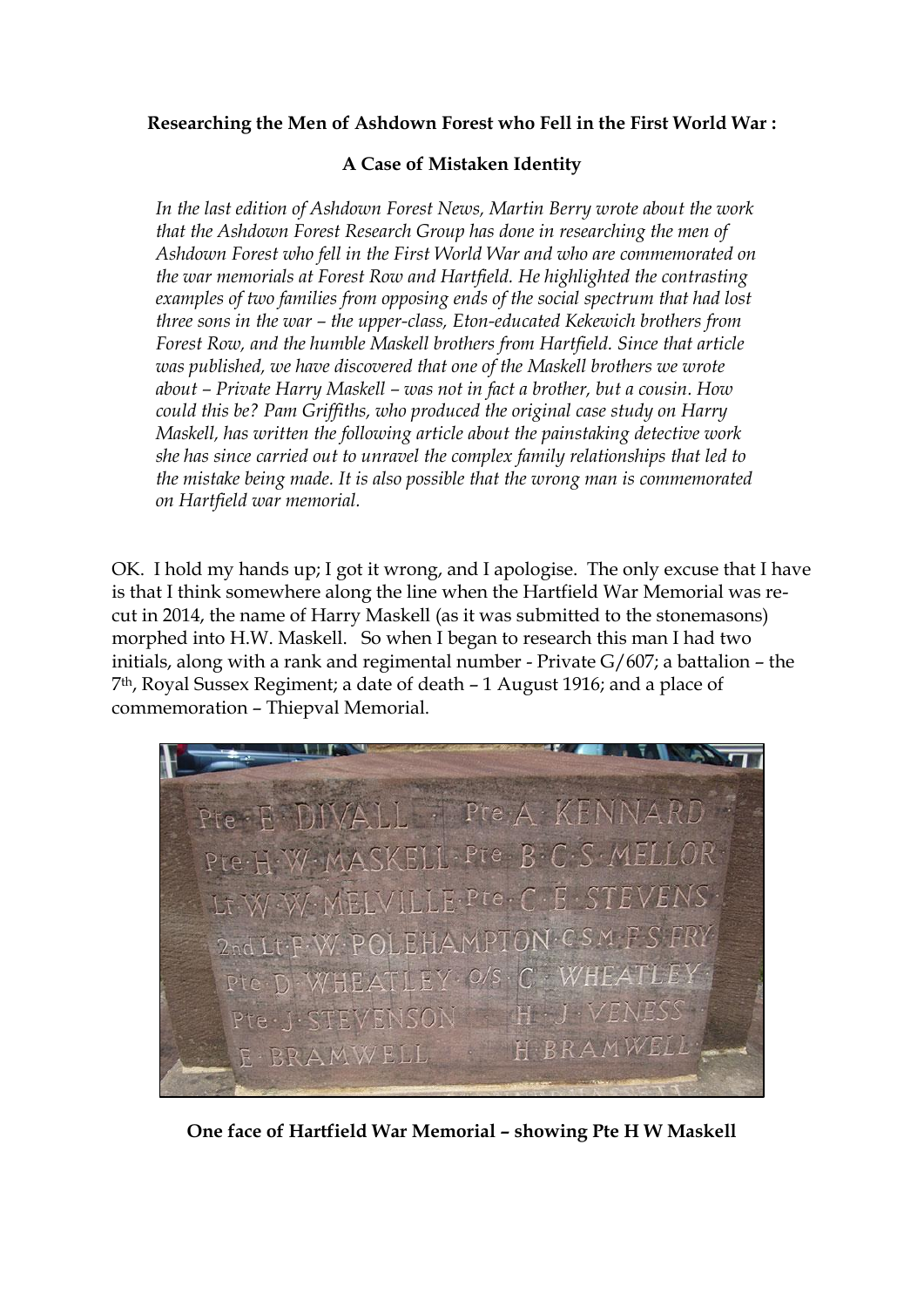Armed with this, I searched the census returns. The only Harry Maskell in Hartfield was the son of Henry and Naomi Maskell of Butcherfield Cottages. Harry's place of birth tallied with a GRO entry for a Harry Walter Maskell in 1896. This had to be the right man, younger brother of George and Mark Maskell, also on the memorial. Consequently, I decided that the meticulously kept *Army Registers of Soldiers' Effects* must have made a rare mistake in listing his sole legatee as a mother named Alice. Other sources record the death of Henry and Naomi's son Harry as on 1 August 1916, and this link came up repeatedly when searching for Harry. Moral – never trust an *Ancestry* hint.

Still convinced that I was on the right track, I decided that the entry on the Hartfield History Group website was only partially correct. It reads as follows:

*Private Harry Walter Maskell, G/607, 7thBattalion, Royal Sussex Regiment), was born in Ticehurst in 1896. He lived at Bolebroke Cottages, Hartfield. He was killed in action on 1st August 1916 near Thiepval, Somme, France age 19 and has no known grave and is listed on the Thiepval Memorial: Pier and Face 7 C. He was the son of William (1863) and Alice (1865) Maskell. His pre-war occupation was a Baker.*

Initially, I believed that everything was right apart from the parents' names. It took a lot more digging before I got to the whole truth. Harry Walter Maskell was born in the Ticehurst Registration District (the census returns give the parish as Wadhurst, which is in Ticehurst RD), but he was not the son of William and Alice, and did not die in France. This honour belongs to his second cousin, also named Harry (he appears as such in 1911 but in 1901 as Henry George), who was born in Mayfield. As an aid to clarity, I shall now refer to them as Harry W – born in Wadhurst, son of Henry and Naomi – and Harry G born in Mayfield, son of William and Alice.

Henry (Harry W's father) was the son of James Maskell while William (Harry G's father) was the son of Trayton Maskell. James and Trayton were brothers, sons of Thomas and Elizabeth Maskell of Heathfield.

Harry G's birth was registered in the Uckfield RD. He was baptised as Henry George Maskell on 3 May 1896 at Mayfield, where, according to the 1901 census, he spent his early years in Fletching Street with siblings Ernest, Ellen and John. Grandfather Trayton was head of the household in 1901. There were two older siblings on the 1891 census, Kate and Fred. By 1911 the family had moved to Burnt Oak Cottages, Waldron and been joined by two further children, Arthur and Emily. William was an agricultural labourer and no doubt moved around to find work. Harry G clearly had another career in mind, and is recorded in 1911 as a baker, despite only being 15 years old. According to *Soldiers who died in the Great War*, Harry G enlisted at Eastbourne as Pte 607, 7th Battalion, Royal Sussex Regiment. The same source lists his date of death as 1 August 1916. Unfortunately, no attestation papers survive to fill in the gaps. His medal record does survive, although someone has written 'erbert' beside the initial H, making him Herbert Maskell. This shows him to have arrived in France on 31 August 1915.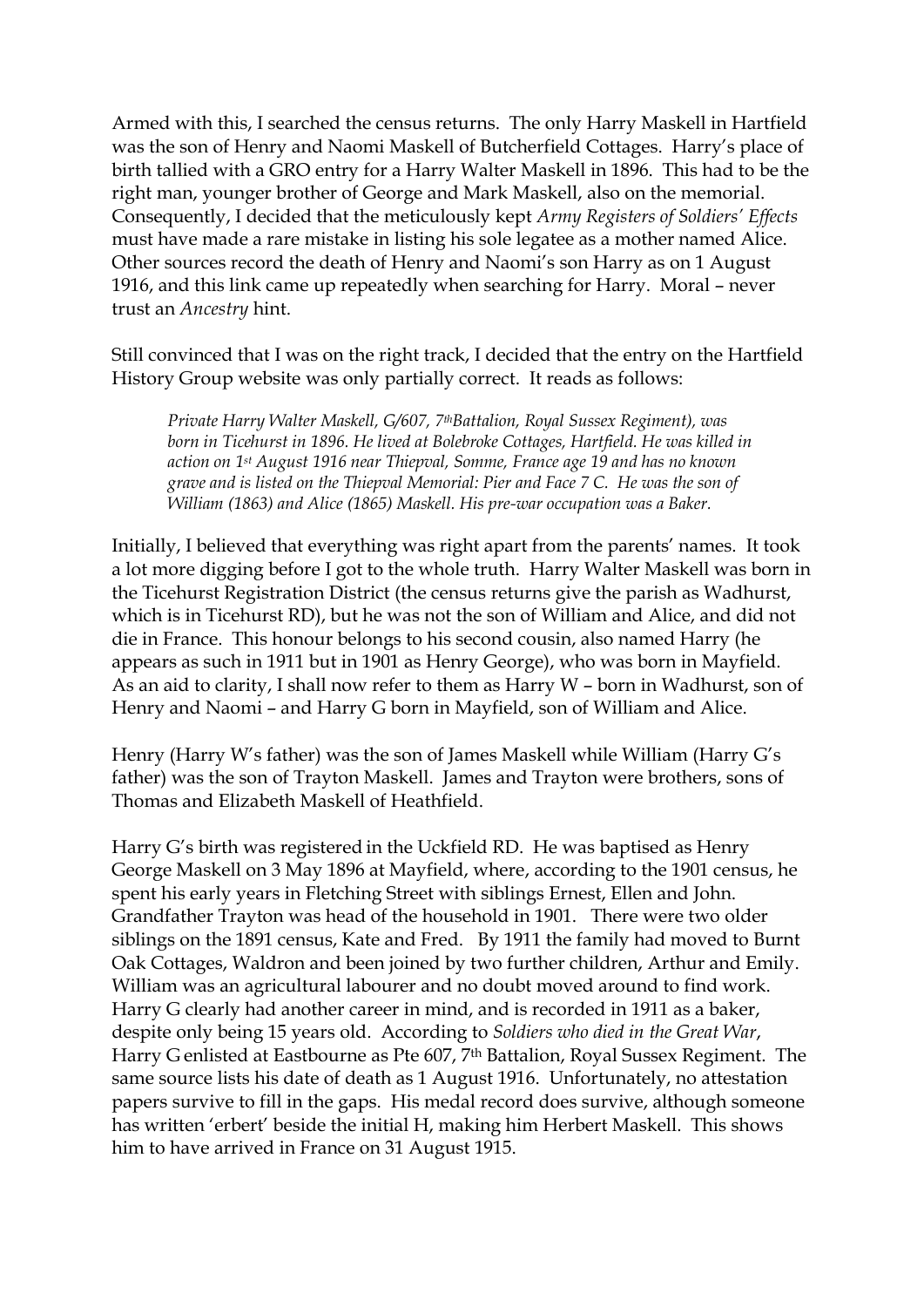In the meantime, Harry W was growing up in Hartfield. His father was also an agricultural labourer, and the home at Butcherfield Cottages (near Bolebrook Mill and Perryhill Farm) must have been bursting at the seams in 1901 as it includes nine children apart from Harry W, namely Leonard, George, Leicester, Mark, Rose, Joseph, Archie, Bert and Daisy. The older children had been born at Heathfield and Mayfield; the younger at Wadhurst and Hartfield, suggesting that this family too had a peripatetic lifestyle. The 1911 census shows the family still at the same address, but one son is a grinder at the mill and another is a carpenter and joiner. Harry W, aged 14, is a telegraph and newsboy. Harry W's birth had been registered in the 3rd quarter of 1896, which explains why he was only 14 when the census was taken on 2 April 1911. Four years later, his father died; (his mother survived until 1958, and is found on the 1939 Register living with son Archie in Tunbridge Wells). At this point, all the usual sources for tracing Harry Walter Maskell go cold until his name turns up on the Hartfield War Memorial.

However, just to compound the confusion, I then discovered the war service record, much damaged unfortunately, for a Harry Henry Maskell, labourer, of Hartfield, living at Sackville Cottages. He was designated Private G/8850, 3rd Batallion, Royal Sussex Regiment. He gave his age as 19 years 4 months, which given an enlistment date at Chichester of 12 January 1916 would accord perfectly with someone born in the autumn of 1896, as we know Harry W was. Harry W didn't use his given second name in the census returns, and his father, Henry, had died in 1915. Did he, I wondered, decide to adopt the name Henry in honour of his father?

This man, whom I shall now refer to as Harry H, survived the war, but not unharmed. Only parts of his record are legible, but it seems likely he was wounded in October 1917, resulting in the amputation of an arm. On 19 March 1918 he is listed as awaiting fitting of a prosthetic limb. He passed through several hospitals, including Queen Mary Roehampton, before being discharged as no longer fit to serve. He was awarded the Silver War Badge, given to men discharged honourably through incapacity. One page of the record is a receipt from the Army Record Office on 3 January 1921, so he certainly survived the end of the war.

Still uncertain whether I was following a red herring, I followed Harry H through to the end of his life. He married May Wesson in the Tonbridge Registration District in 1924, and two probable children have been identified: Dennis – registered in Tonbridge in 1927 and Anthony – Thanet, 1928. The 1939 Register shows Harry H living in Rochester working as a telephone operator. It gives his date of birth as 9 September 1896, fitting nicely with a civil registration when he was a few weeks old. His death is registered in the Maidstone district in 1968, and May's in the same district in 1976.

Even the fact that Harry H became a telephone operator seemed to fit with the young Harry W's occupation as a telegraph boy, but there were still too many loose ends. However, it was a fortuitous run of newspaper articles which finally clinched it. I am grateful to my Ashdown Forest Research Group colleague, Martin Berry, for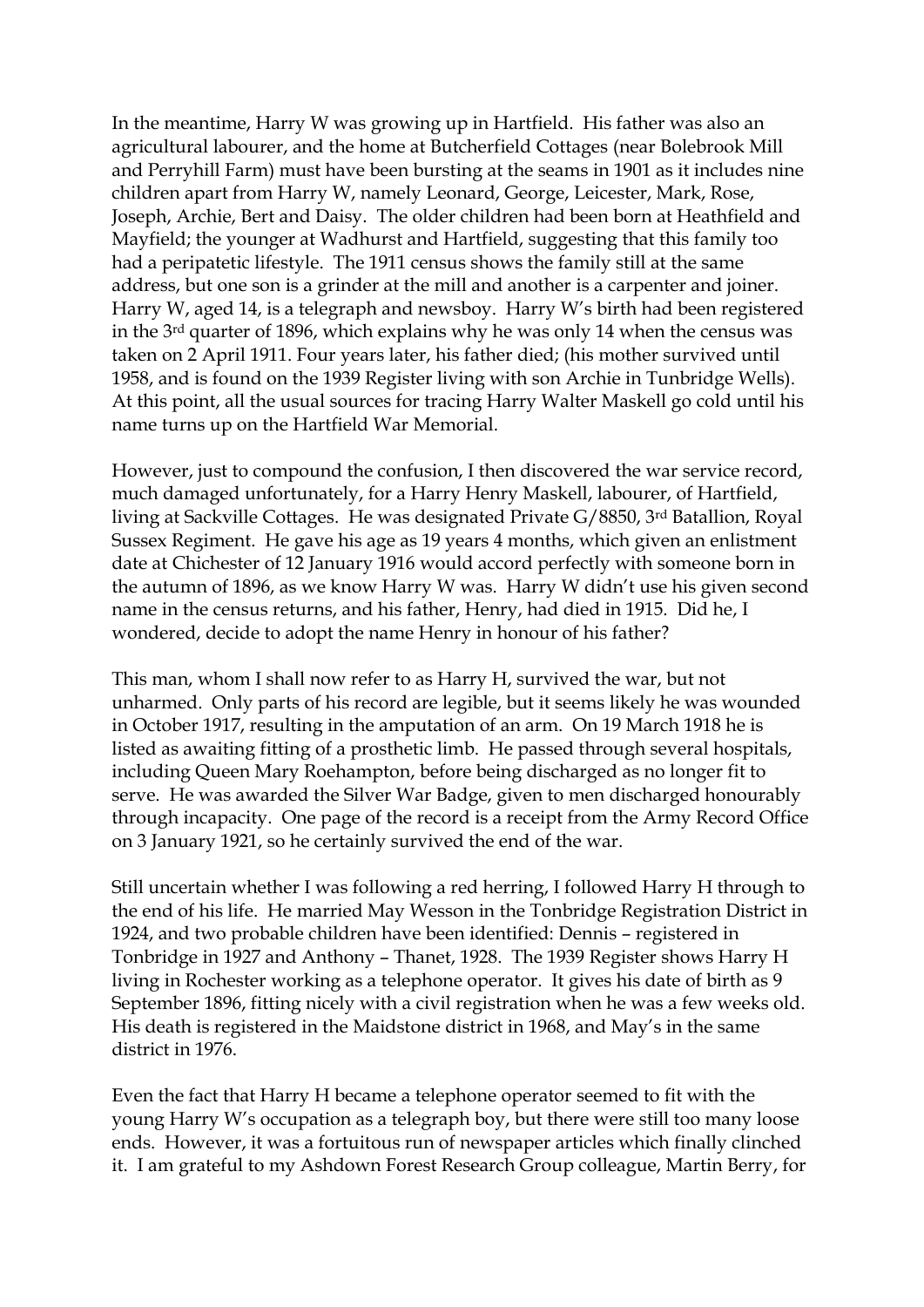pointing me in the right direction via a British Legion article on Mayfield<sup>1</sup>. This confirmed Harry G's parentage and birth in Mayfield, and also gave his enlistment date as September 1914. Searching the newspaper archive further proved to be something of a gold mine.

Under the heading MAYFIELD, on 4 September 1914, the *Kent and Sussex Courier* listed H. Maskell as one of the local men who had enlisted. By the following year, though, Harry G's parents had moved again, as another article in the *Kent and Sussex Courier*, dated 22 October 1915, states:

*Mr and Mrs Maskell, of Birchenden Cottages, Groombridge, have received an intimation that their son, Pte Henry Maskell, of the 9th Battalion, Royal Sussex Regiment, has been wounded. Pte Maskell, who is 20 years of age, is now in hospital in Newcastle-on-Tyne, where he underwent a successful operation on Monday for a severe gunshot would in the hip. In a letter home he says he is "going on nicely."*

The item finishes by noting that Henry had enlisted the previous September, that the family had lived in Mayfield until two years before, and that the father had been employed by a farmer named Eaton.

Two newspapers reported Harry G's death, both in the 18 August editions. The *Surrey Agricultural Express* reported him under a Mayfield heading, describing him as the second son of Mr and Mrs Maskell:

*Harry came home some months ago, wounded, returning to his regiment, the Sussex, about eight weeks ago. His eldest brother, Fred is also in hospital wounded. Another brother, Ernest, is out doing his bit.*

Under HARTFIELD, the *Kent and Sussex Courier* adds dates for his wounding – 25 September – and return to France – 12 July, gives his age as 20, and states that before joining the army he had worked for Mr Eaton at Hooper's Farm, Mayfield. It says that Fred is suffering from shell-shock and that Ernest was mentioned in dispatches. As a final codicil about Harry G, the Mayfield Roll of Honour<sup>2</sup> notes that he worked for Lesters the Bakers in Mayfield and is additionally commemorated on the Eridge Green Parish Church Memorial.

To return now to Harry W. He was also reported in the *Kent and Sussex Courier*. A short report proves finally that he and Harry H are the same person. It will be recalled that Harry W's father died in 1915, leaving Naomi a widow. It will also be recalled that two of his brothers, George and Mark, had been killed. Harry H was discharged following the amputation of an arm. The report, dated 26.10.1917 reads as follows:

-

<sup>1</sup> <http://counties.britishlegion.org.uk/media/5414961/august-2016.pdf>

<sup>2</sup> <http://www.roll-of-honour.com/Sussex/Mayfield.html>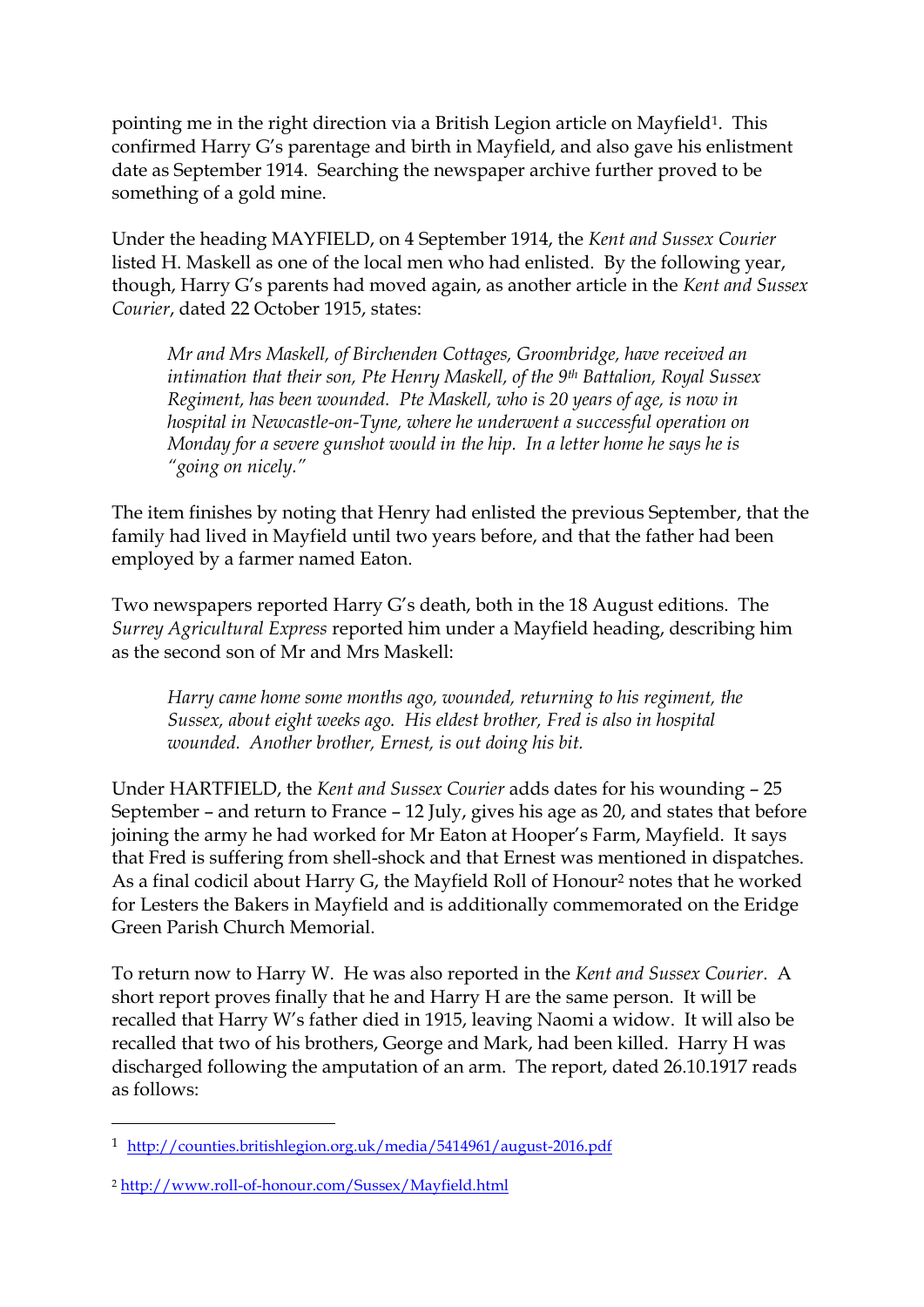## *HARTFIELD PTE. H. MASKELL*

*Private H. Maskell, son of Mrs Maskell, of High-street, Hartfield, was wounded on September 26th, and has had his left arm amputated. He also sustained a broken leg. He is in the hospital in Orpington, and is progressing favourably. He is the seventh son of Mrs Maskell in His Majesty's Forces. Two of his brothers – George and Mark – have been killed.*

As a final irony, when the *Kent and Sussex Courier* recorded the names of the fallen at the unveiling of the Hartfield War Memorial on 15 October 1920, it omitted several names. Despite the fact that his parents were now living in the village, one of these was Harry George Maskell.

Someone must have proposed the name Harry Maskell for addition to the Hartfield Memorial in 2014. If anyone can shed any light on this, please get in touch with the Ashdown Forest Research Group at [info@ashdownforestresearchgroup.uk.](mailto:info@ashdownforestresearchgroup.uk)

Pam Griffiths

Ashdown Forest Research Group

*Note: All the WWI case studies written by the Group may be viewed on its website at [http://www.ashdownforestresearchgroup.uk](http://www.ashdownforestresearchgroup.uk/)*